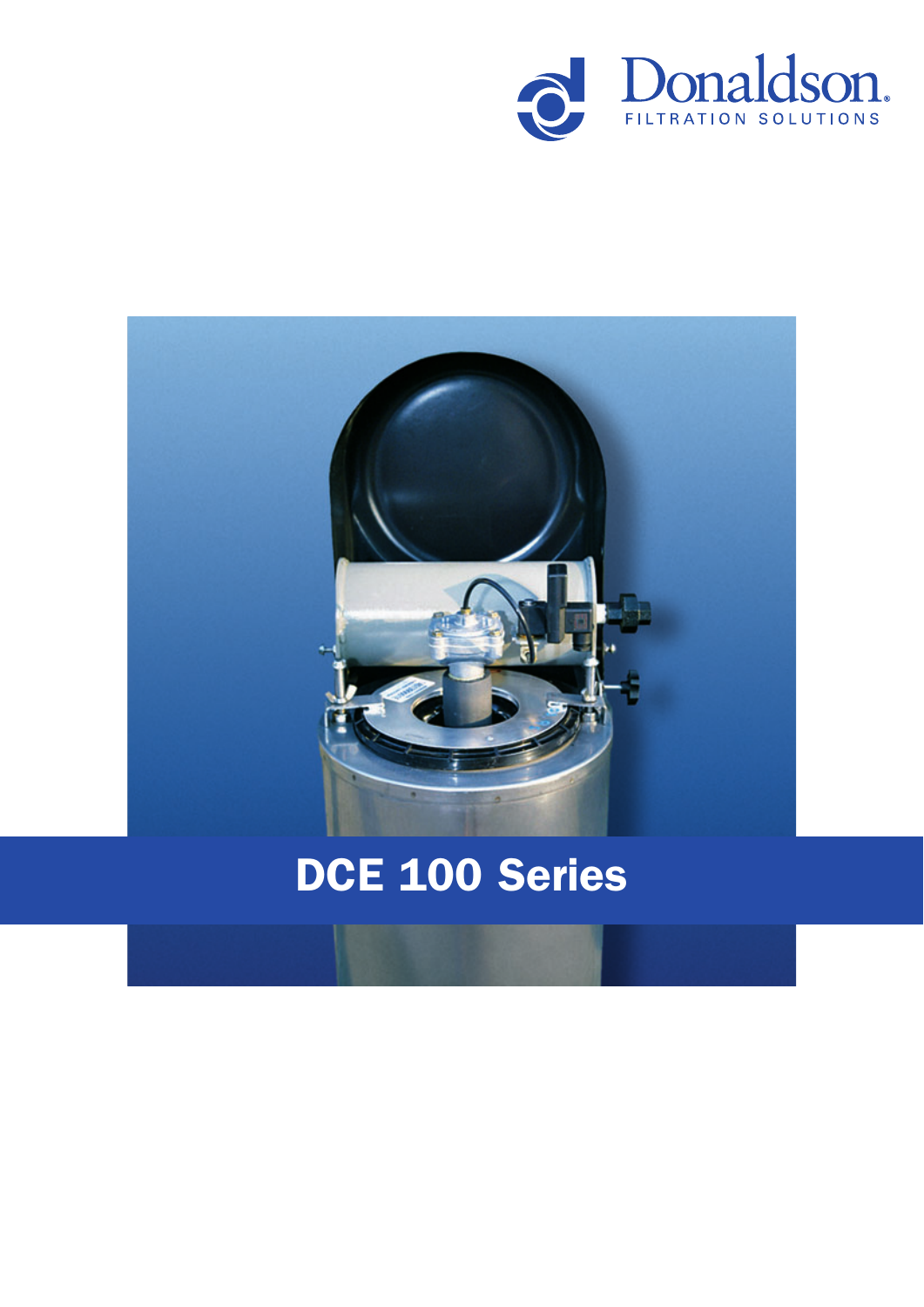# The mini air venting filter

### Compact and reliable

The DCE 100 series is a compact dust filter ideal for venting small volumes of dust-laden air on bins, hoppers and vessels on conveying and material handling systems. It is a much better alternative to a sock filter and ensures compliance with the relevant health and safety and CoSHH legislation.

The small circular footprint of the DCE 100 series means it can be optimally positioned on the vessel and the overall low height enables easy installation where clearance height is restricted.



### Stainless steel construction

Constructed out of high quality 304L stainless steel with a rugged ABS hinged top the DCE 100 series is durable and its appearance fits well with other manufacturing equipment.

### Typical industries served

- Food industry
- Plastics industry
- $\blacktriangleright$  Chemical industry
- $\blacktriangleright$  Materials handling
- Powder processing
- **Pharmaceutical industry**
- and many more...

### Proven media

The DCE 100 series uses proven spun-bonded polyester media as installed in venting applications worldwide. A hinged top means cartridge removal could not be easier. The manifold, diaphragm valve and timer components are all readily accessible for easy maintenance. The DCE 100 series is a complete unit which comes ready to fit.

The range comprises two sizes at 2.5 m<sup>2</sup> and 3.6m2 fitration area. It is available as a standard venting unit and as a fan-assisted version. The venting unit can handle air volumes from 200 - 400m3 per hour. The fan unit is rated up to 225m<sup>3</sup> per hour @50mmWG.

| Model            | <b>Type</b> | Area $(m2)$ |
|------------------|-------------|-------------|
| <b>DCE 125 B</b> | Venting     | 2.5         |
| <b>DCE 136 B</b> | Venting     | 3.6         |
| <b>DCE 125 F</b> | Fan         | 2.5         |
| <b>DCE 136 F</b> | Fan         | 3.6         |

### Features and benefits

Compact design

- $\blacktriangleright$  High quality stainless steel construction
- Low height and small circular footprint
- $\blacktriangleright$  Hinged top for easy cartridge removal
- **Proven cleaning performance**
- More effective than a sock filter
- Ensures CoSHH compliance
- **ATEX** compliance option

All filters have anti-static features to allow for all dust types, including explosive dusts.

ь

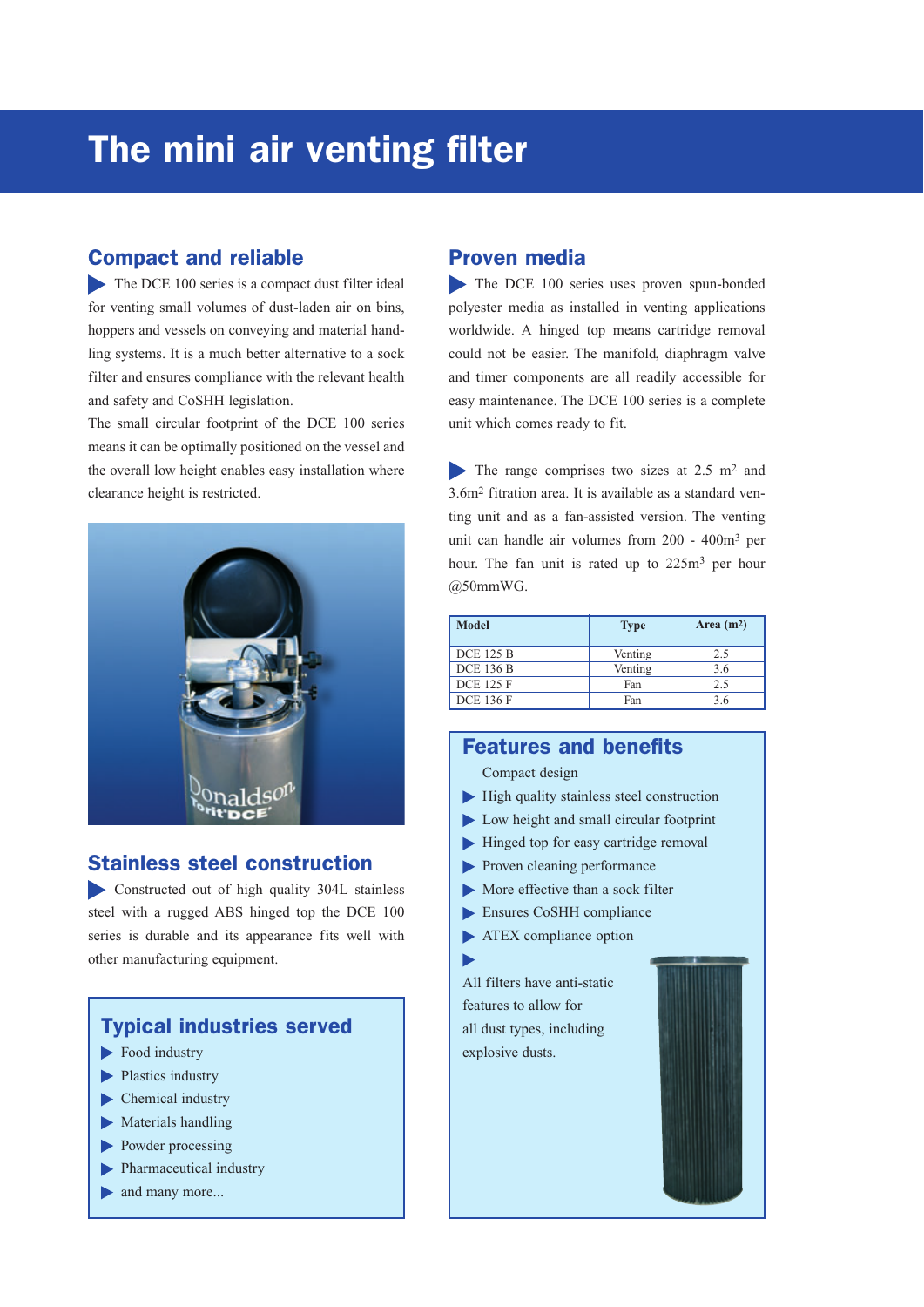# The mini air plastic liner

# 'Food industry' plastic liner for the DCE 100 range

#### Innovation

The most compact dust filter is even more reliable! Donaldson has taken its highly successful DCE 100 Bin Vent Filter and offer an innovative plastic liner, for the food, chemical and pharmaceutical industries.

#### Moulded Polyethylene Construction

The DCE 100 liner is formed using a rotational moulding process and is constructed from a 'food grade' polyethylene. This ensures that the finished product is 100% crack and crevice free, therefore it is ideal for applications where the threat of contamination is cause for concern. The one piece moulding ensures the highest levels of cleanliness and hygiene and are easily maintained.

# Benefits to the food industry

- $\blacktriangleright$  Easy to clean / maintain
- Cost-effective efficiency
- $\blacktriangleright$  High quality construction
- $\blacktriangleright$  Suitable for explosive materials
- Contamination-free operation
- Materials approved for food industry

### The DCE 100 plastic liner

**Description of parts** Rotational moulded, polyethylene, food industry insert suitable for the DCE 125 B/F Rotational moulded, polyethylene, food industry insert suitable for the DCE 136 B/F